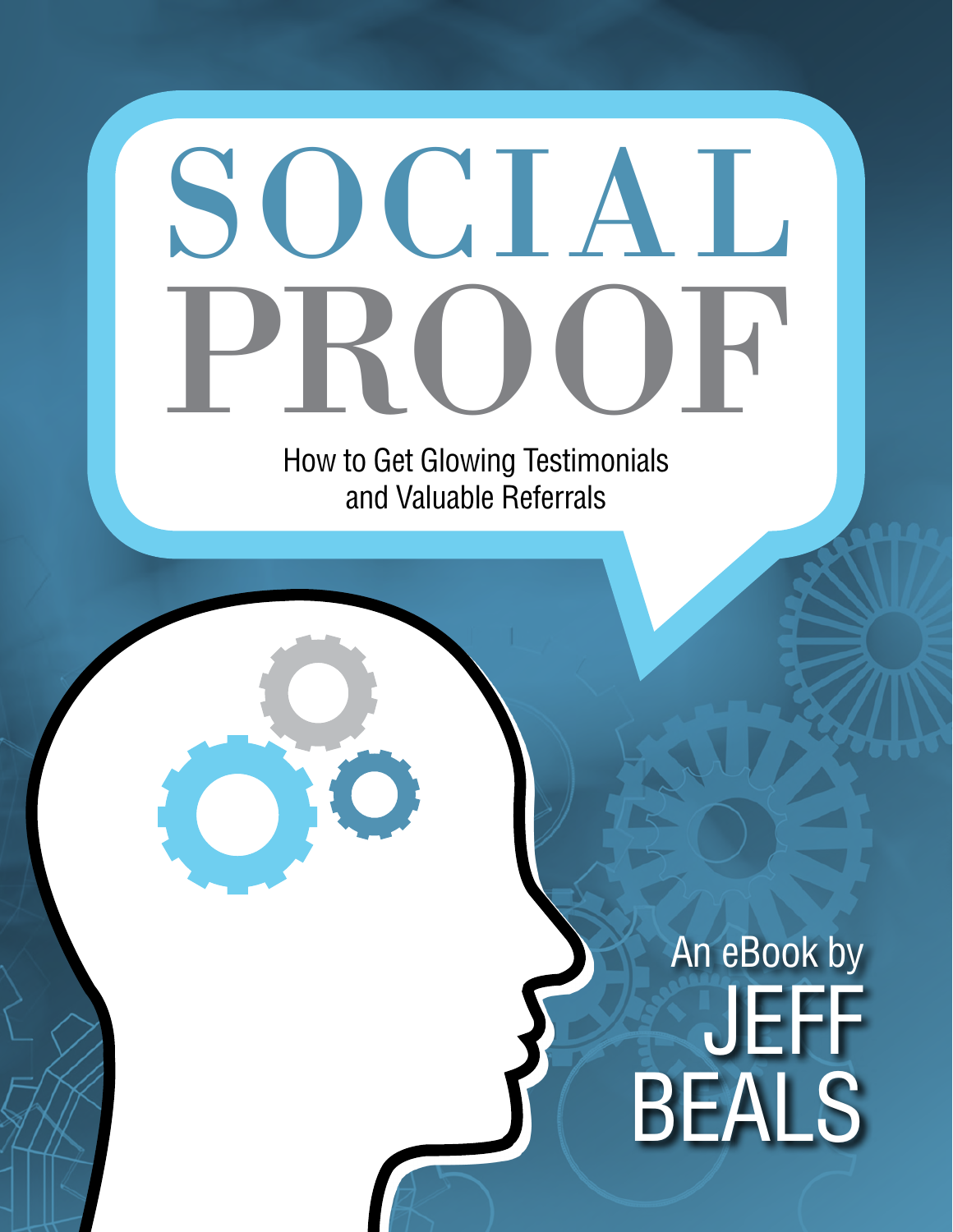

To inquire about booking Jeff Beals for keynote speeches, workshops, seminars or breakout sessions, contact:

**Jeff Beals** Jeff Beals & Associates 402-637-9300 jeff[@jeffbeals.com](mailto:joni@jeffbeals.com)

Copyright © 2017 by Jeff Beals. All Rights Reserved.

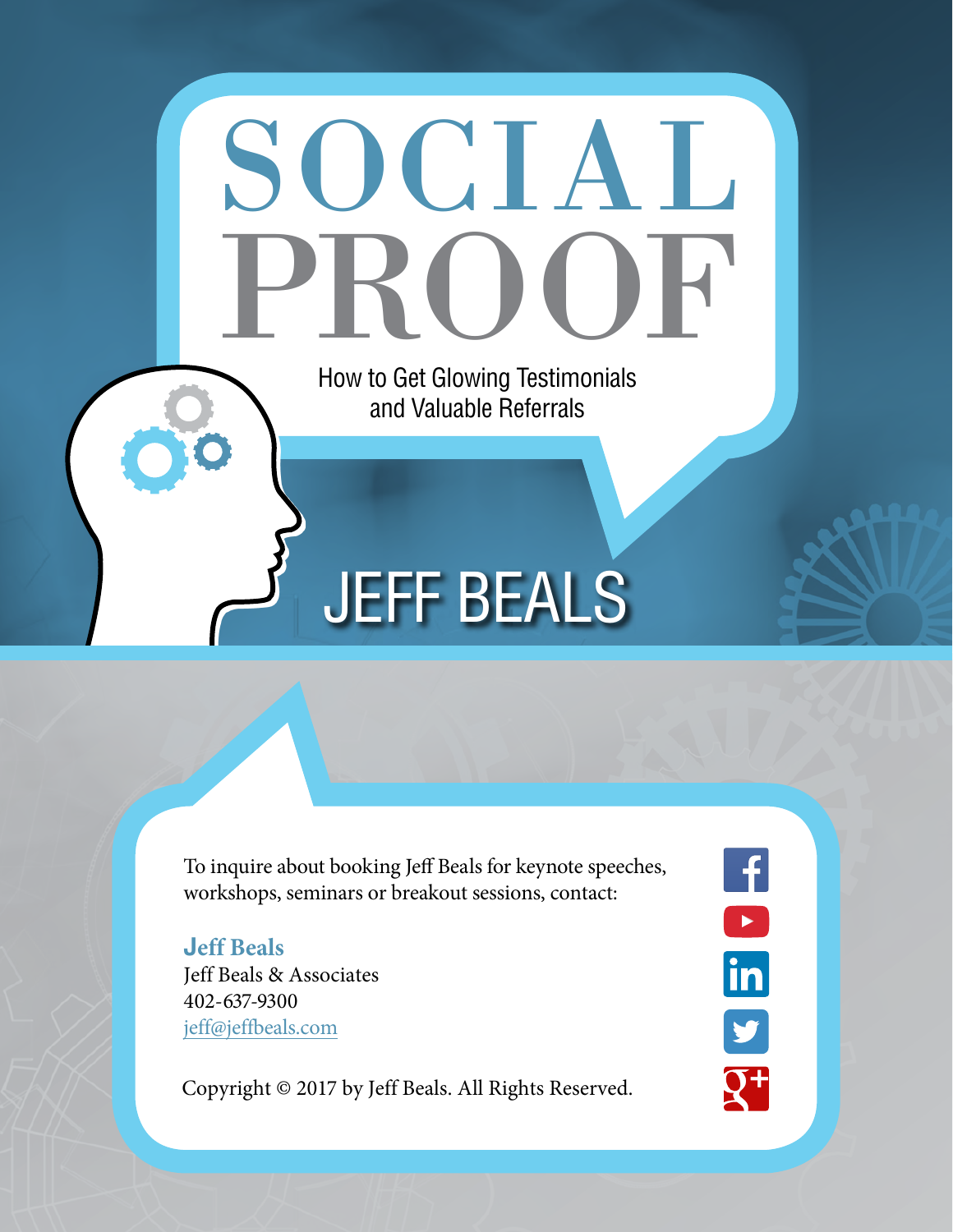## *Living in the Era of Social Proof* Chapter 1

The sales manager got a lead on a nice piece of business. It was big enough of a deal that he assigned two sales reps to the account: Julie and David. Those two had worked together many times and had landed more than their share of big deals.

As expected, Julie and David did their due diligence before meeting with the prospect. During the first meeting, they asked questions and focused on what the client truly valued. After three meetings, it was time for the client to make his decision. Julie and David were confident. They'd really hit it off with the client. Everything "felt" right, so it was quite a surprise when they got the bad news: the client had chosen a competing company.

What happened? Julie and David did a post-mortem call to find out why they didn't win the business. "It was very close," the client said, "but the other company had a lot of testimonials."

Seriously?!!? They lost a multi-million-dollar deal because of some testimonials?

This is actually a true story.

Even in sophisticated, high-ticket-price transactions, winning and losing can actually come down to little things like references and testimonials.

It's called "social proof" and it's one of the most powerful tools in a sales professional's arsenal.

Robert Cialdini, author of *Influence: The Psychology of Persuasion* and the so-called "Godfather of Influence," believes that social proof is one of the most important components of influence. You are far more likely to persuade someone's thinking if you remember that "people follow the lead of similar others."

Cialdini cited a study in which researchers went door-to-door collecting donations for a charity. When people answered the door, the researchers showed them a list of neighborhood residents who had already donated to the charity. The longer the donor list, the more likely prospective donors were to contribute.

In another study, New York City residents were asked to return a lost wallet to its owner. The New Yorkers were highly likely to attempt to return the wallet when they learned that another New Yorker had previously attempted to do so. But learning that someone from a foreign country had tried to return the wallet didn't sway their decision one way or the other.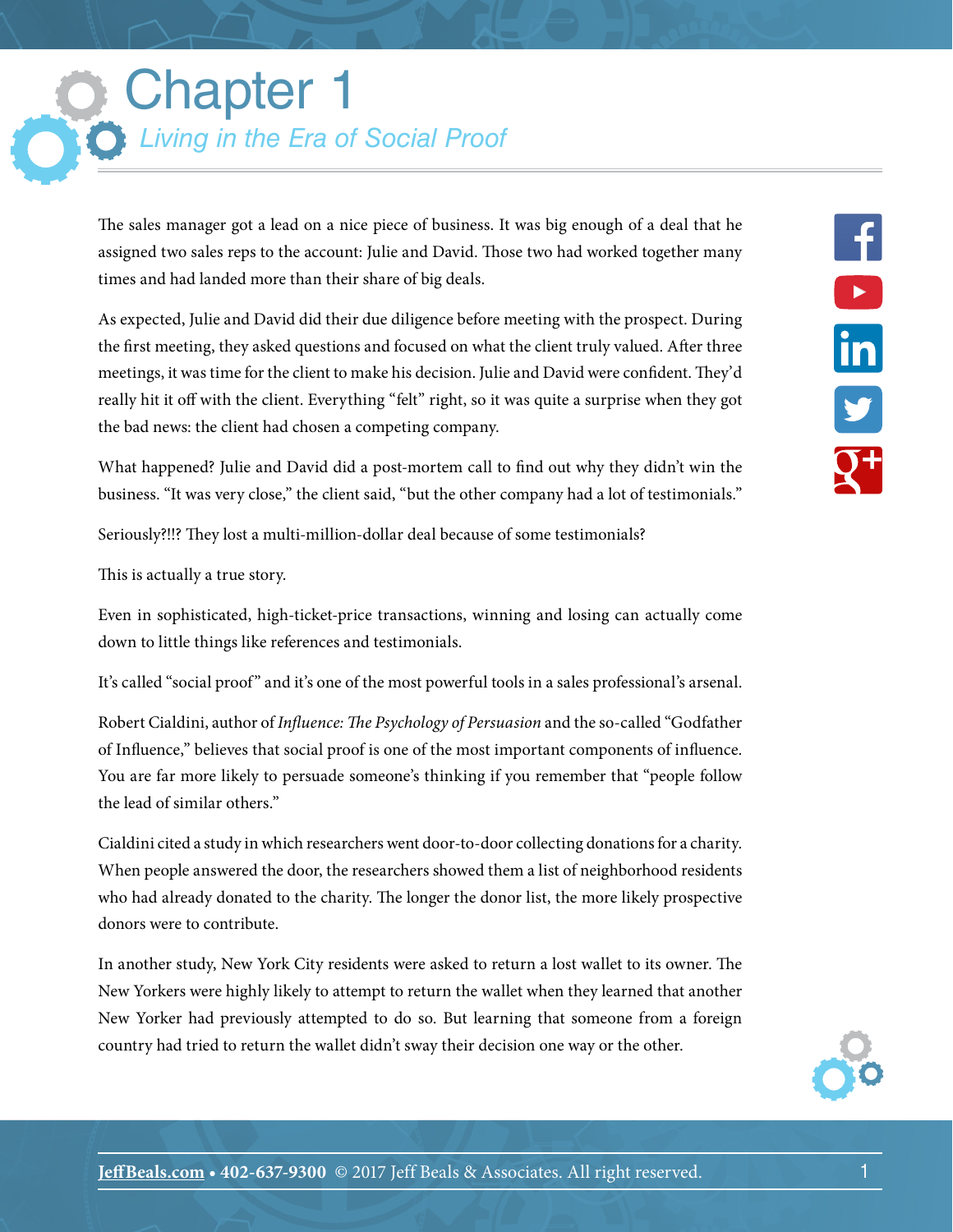Simply put, social proof is why testimonials and referrals are so important in sales.

But why has social proof grown in importance in recent years? The Internet.

Prospective clients can access social media reviews of your company with the simple click of a mouse, which means it's getting harder to hide bad service and inferior products. But because so much information about companies and products is so readily available, buyers have come to expect social proof. Prospects want hard evidence that you're a safe choice.

Social proof can literally be the difference between success and failure in today's ultra-competitive selling environment. Make sure your sales tool box is stocked with the best tools available.

Finally, it's probably obvious but nevertheless needs to be said—you're not going to get many referrals if you don't do an outstanding job of serving your clients in the first place. Deliver superior products and service. If you do, your clients will become champions, the people who champion you and your cause. They love you and your company. They are your fans, the people who would run through a brick wall for you.

But champions don't just appear out of thin air. They are developed. To convert clients into champions, listen carefully to them and figure out exactly what they value. Then customize your products and services so that they satisfy that value.

Treat them with respect and build trust over time by being honest, putting their interests before your own and being consistent in your professional behavior.

As the old saying goes, "You can never have too many friends." The same thing applies to champions. It is easier to get testimonials and referrals if the person you are asking loves you and trusts you.

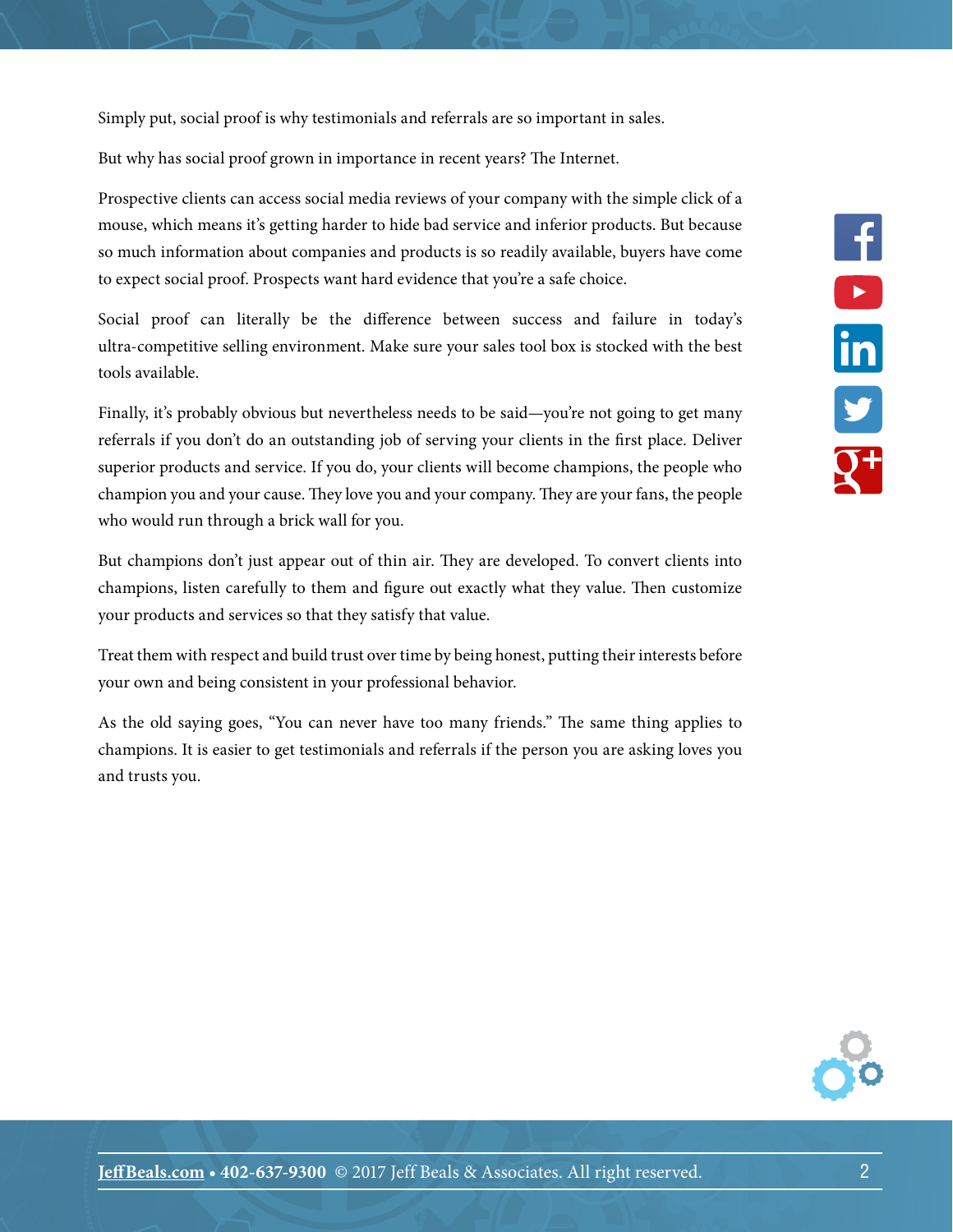Chapter 2

*How to Get Glowing Testimonials from Your Current & Past Clients*

Allow me to lift the curtain and give you a behind-the-scenes look at the world of book writing.

You know those endorsements by celebrities, other authors and industry experts that appear at the beginning of a book and on the back cover? They are rarely written by the actual endorser. Instead, they are often written by the authors themselves or someone who works at a publishing company.

#### *Here's how it works:*

You write a book. You feel good about it. You understand that readers will be more apt to buy your book if respected people have endorsed it. You make a list of industry experts and other authors who have written similar books. You contact those respected people and ask them to write an endorsement or testimonial for your book. If those potential endorsers know you or have heard of you, they'll likely say yes.

But there's a problem. The endorsers are busy, which leads to a couple of scenarios: 1. They intend to read the book and write an endorsement, but they never get around to it; or 2. They ask you to draft the endorsement language and send it to them for their approval.

Scenario #2 is quite common, so authors write up a proposed endorsement and email it to the big-named endorser. If that person is comfortable with the wording, he or she will approve it, and presto! The book has an impressive endorsement.

#### *The same thing happens every day in your industry.*

As a sales professional, you need testimonials from past and current clients attesting to your outstanding service and product value.

A long list of client testimonials makes it easier to get new business. In an era of social media reviews, clients expect would-be vendors to have proof that they provide great service and high-quality products. One of the ways you show that is by providing glowing testimonials from highly satisfied clients. Strong testimonials make you a safe choice.

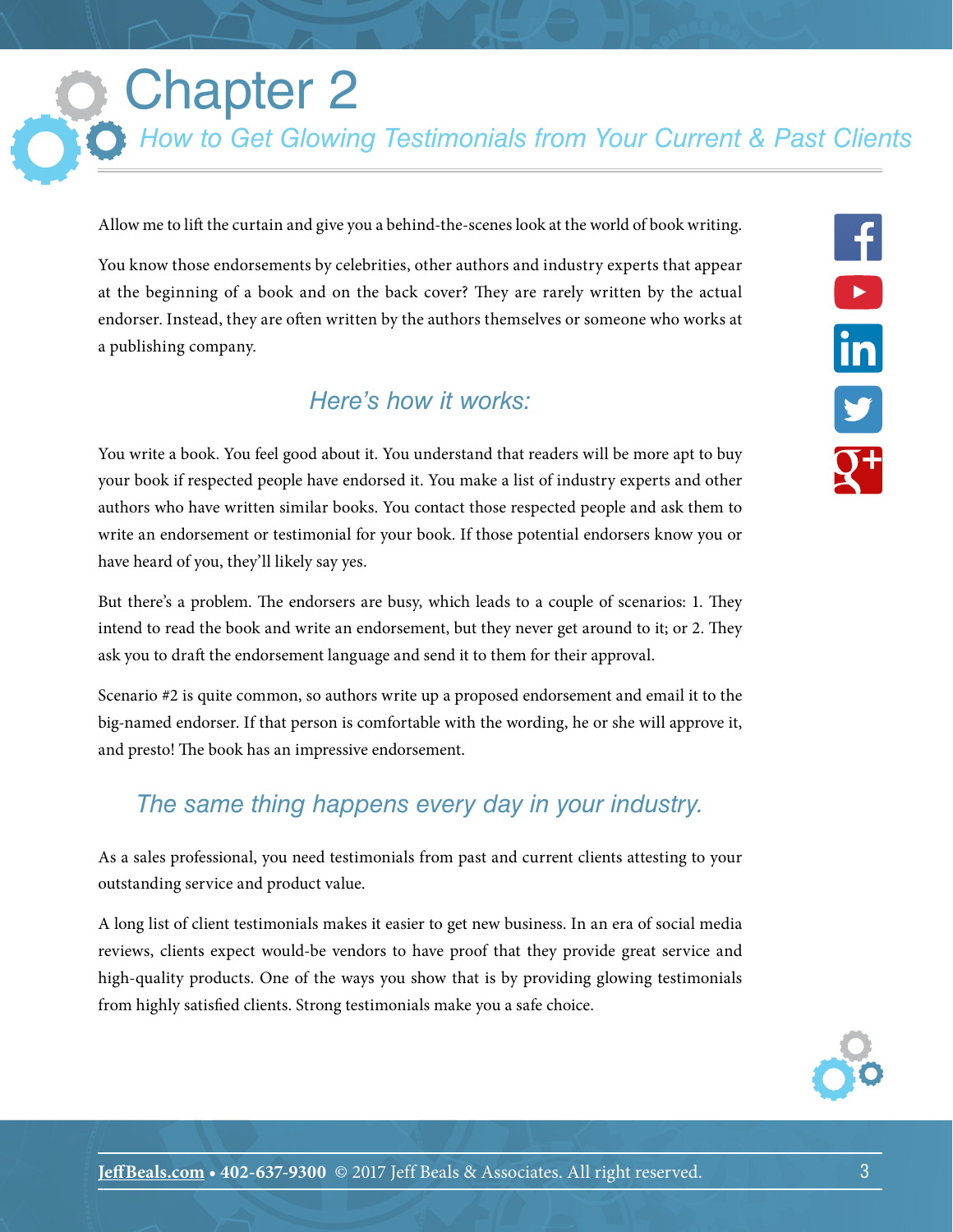But be prepared; you might have to do much of the work yourself. Just like the book promotion world, your happy clients would love to write a testimonial for you, but they're stressed out and short on time.

#### What makes a good testimonial?

- It's specific to you, your product and your company.
- $2.$  It's obvious who the testimonial writer is and why he or she is relevant.
- 3. It clearly states what problem you solved and what unique value you brought.
- $\overline{4}$ . It shows that you deliver on promises, go above and beyond and get results for your clients!
- 5. It's not fluffy or overly wordy.
- 6. It shows how you made someone money, made someone look good in front of other people, made someone's life easier or reduced someone's stress.
- 7. It shows how you helped a client overcome adversity.
- 8. It puts the reader in the testimonial writer's shoes. Readers should imagine themselves benefiting from your products and services just like the testimonial writer did.
- **9.** It's positive but not obnoxiously gushing.

#### *How do you get testimonials?*

- 1. Be prepared to write the testimonial yourself and ask if they would be willing to attach their name to it. Don't offer this right away because some people take pride in writing their own testimonials.
- 2. If they do want to write it themselves, stand ready to coach and guide them. Let them know what purpose the testimonial has in your sales efforts and what messages would be particularly effective for you.



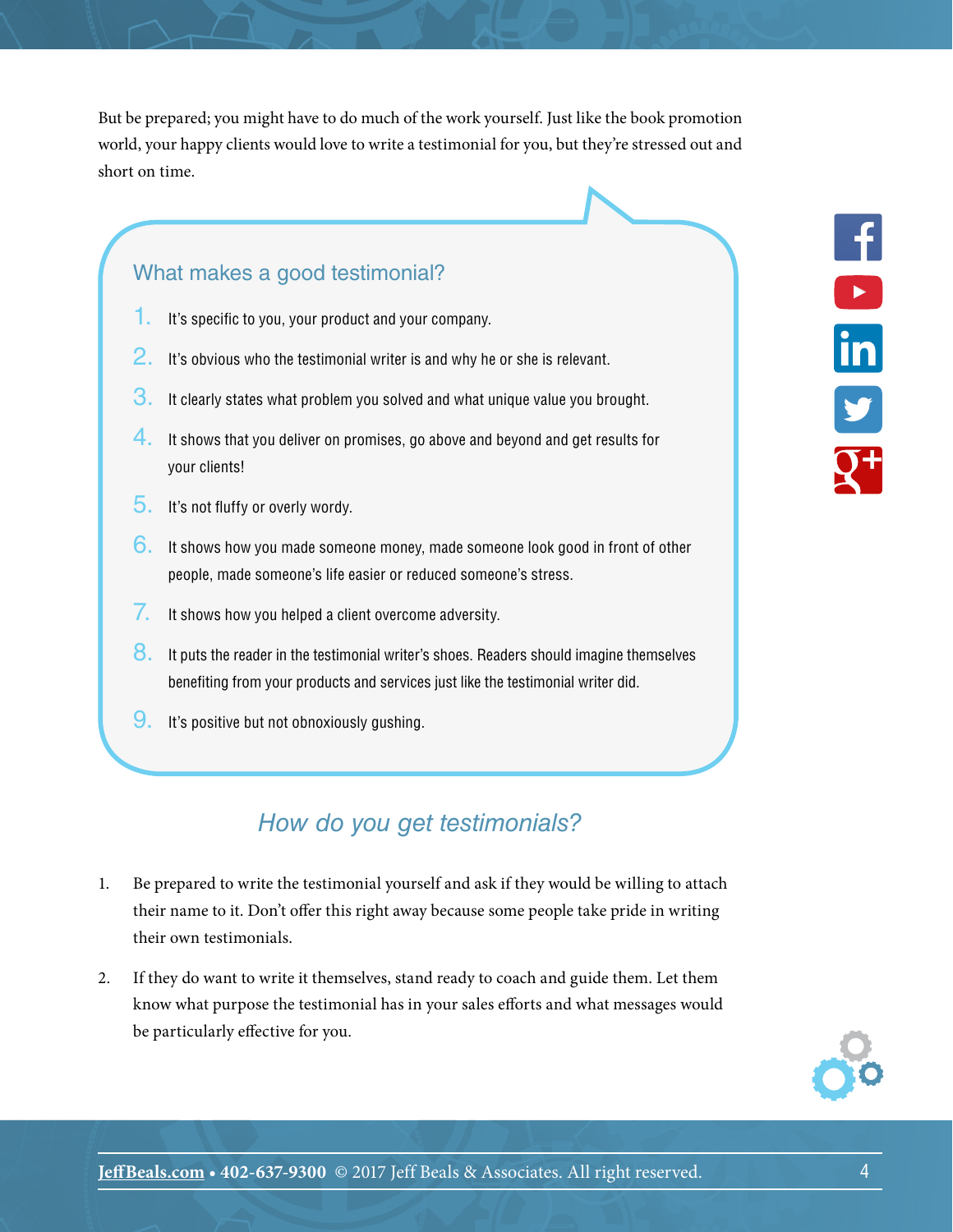- 3. Think of interesting stories you have experienced with the client and remind them of how you served them. Suggest they highlight one of those stories as part of the testimonial.
- 4. Ask existing clients a few questions about your products and services. If the answers are positive, you could say, "You know, it would be so helpful if my prospective customers could hear what you said. Would you consider writing a short testimonial for me that I could use in my future sales efforts?"
- 5. Send clients a written survey. Some of the responses could be material for testimonials. Of course, get their permission before you publicly quote them.
- 6. Don't be bashful! If you are confident that you made the client happy, ask them to be bold and positive.
- 7. Give in order to receive. Write an unsolicited testimonial for your client and ask them to do the same for you.

Make sure testimonials are well-written and clearly show how you provide differentiated value. Then put them into your prospects' hands. Publish them on your website and social media platforms and hand them out as leave-behinds during sales presentations.

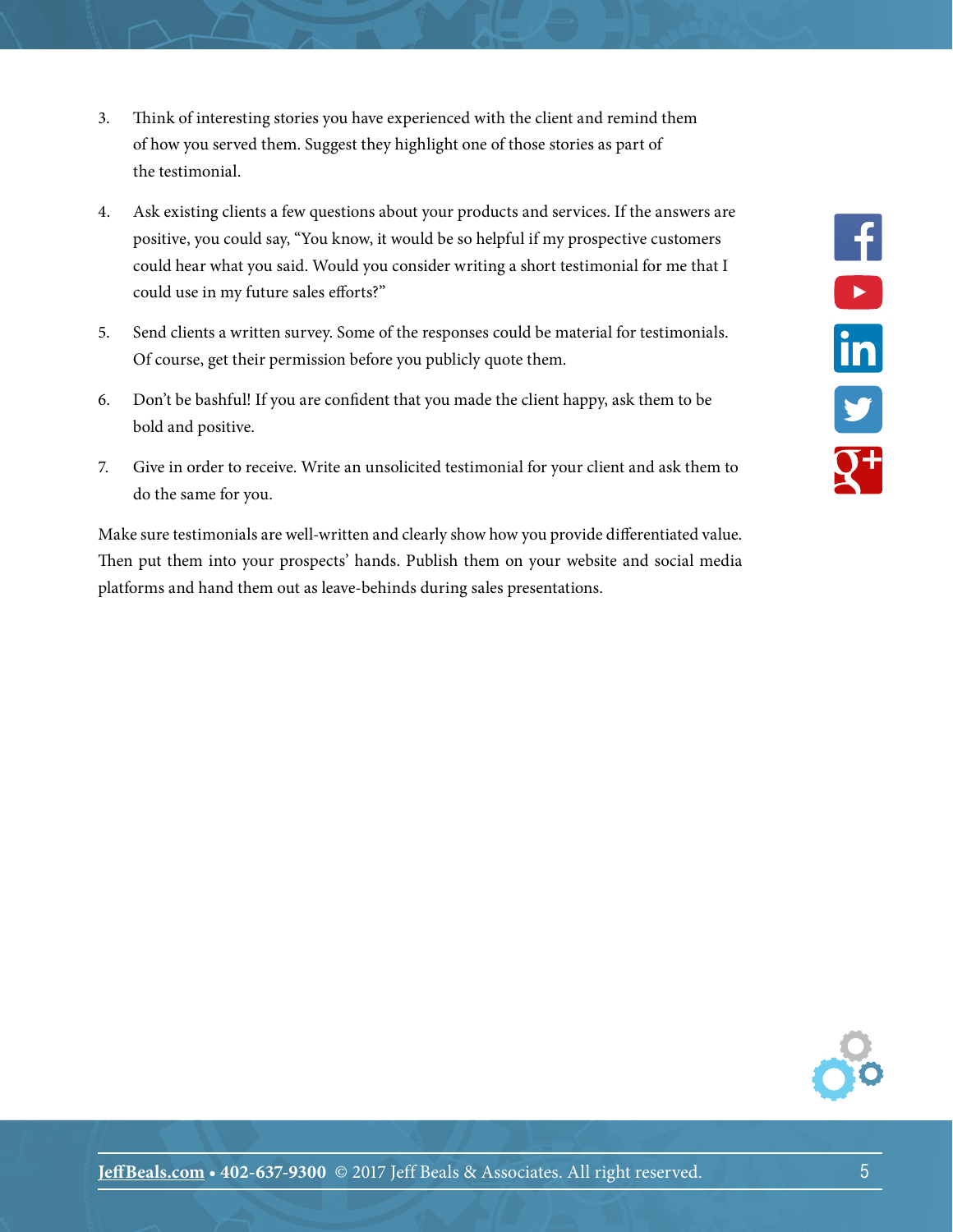# Chapter 3 *References*

Some sales professionals prefer to provide reference names and contact information instead of written testimonials. Some clients would rather you simply list their name and contact info instead of writing a testimonial. This is analogous to the job references printed on your resume. If prospective clients want to know what past clients think of you, they can call the references. While testimonials are better, references are fine.

Go through the same process when gathering a list of client references. You might want to remind the reference what to say or emphasize if a prospective client ever calls. Make sure your references know how and why you will use their names and to whom you will provide their names.

## *Disappearing References*

What do you do if you lose touch with your references?

That's a fairly common problem. We live in a mobile world in which people have unprecedented options and opportunities. Despite all the communication channels at our fingertips, it is still possible to lose touch.

Considering the importance of maintaining a healthy list of well-credentialed references, here are a few things to keep in mind:

#### Expect Some Shrinkage

Despite your best efforts, you will lose touch with some references. Businesses change. Lives change. Ultimately, nothing is permanent. Just as an outstanding company knows it will periodically lose clients to forces beyond its control, you must accept that nobody can maintain 100 percent of their relationships over the course of a career.

#### Numbers Game

Businesses anticipate they will lose a certain percentage of clients each year despite their best efforts to retain them. The same thing applies to references. Constantly build strong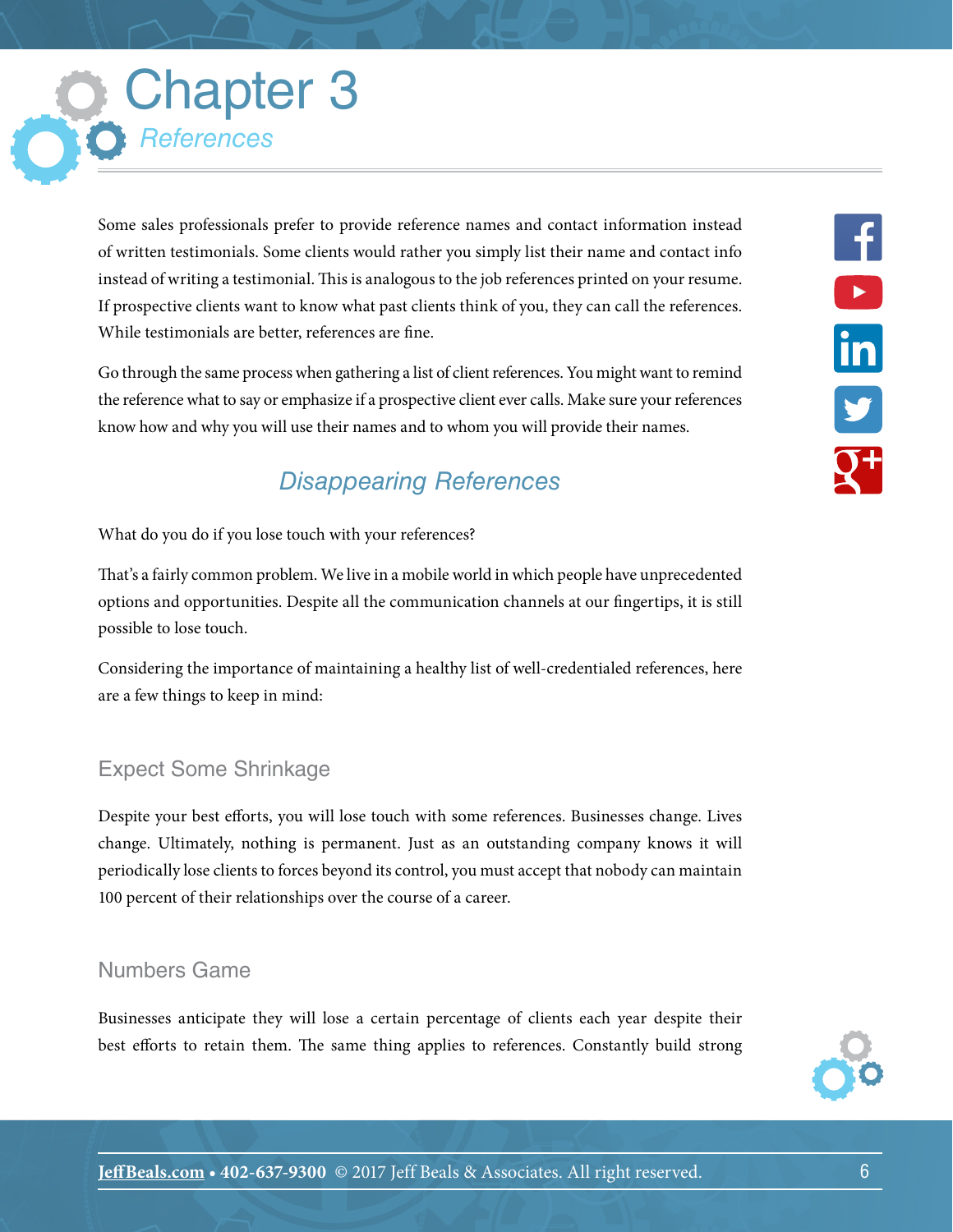relationships with new clients so you always have a large group of credentialed references upon whom you can depend.

#### Social Media

Connect with everyone you know on social media. As your references update their profiles on LinkedIn, they are essentially updating your "address book" for you.

#### Don't Be Bashful

While it is possible to become a sort of "professional recluse," one has to work at it. In a Google-driven world, you ultimately stand a pretty good chance of tracking down the people you seek. Nevertheless, some sales professionals are hesitant to reach out and make contact with a reference who has gone "dormant." Don't be bashful. Just because some time may have elapsed since your last contact doesn't mean the connection doesn't want to communicate with you.

#### Give Them Ownership

Make people feel like they are a key part of your success. Let them know they are important to you and that you see them as a key part of your sales efforts.

In the end, clients want social proof. Powerful testimonials and credible references get the job done.

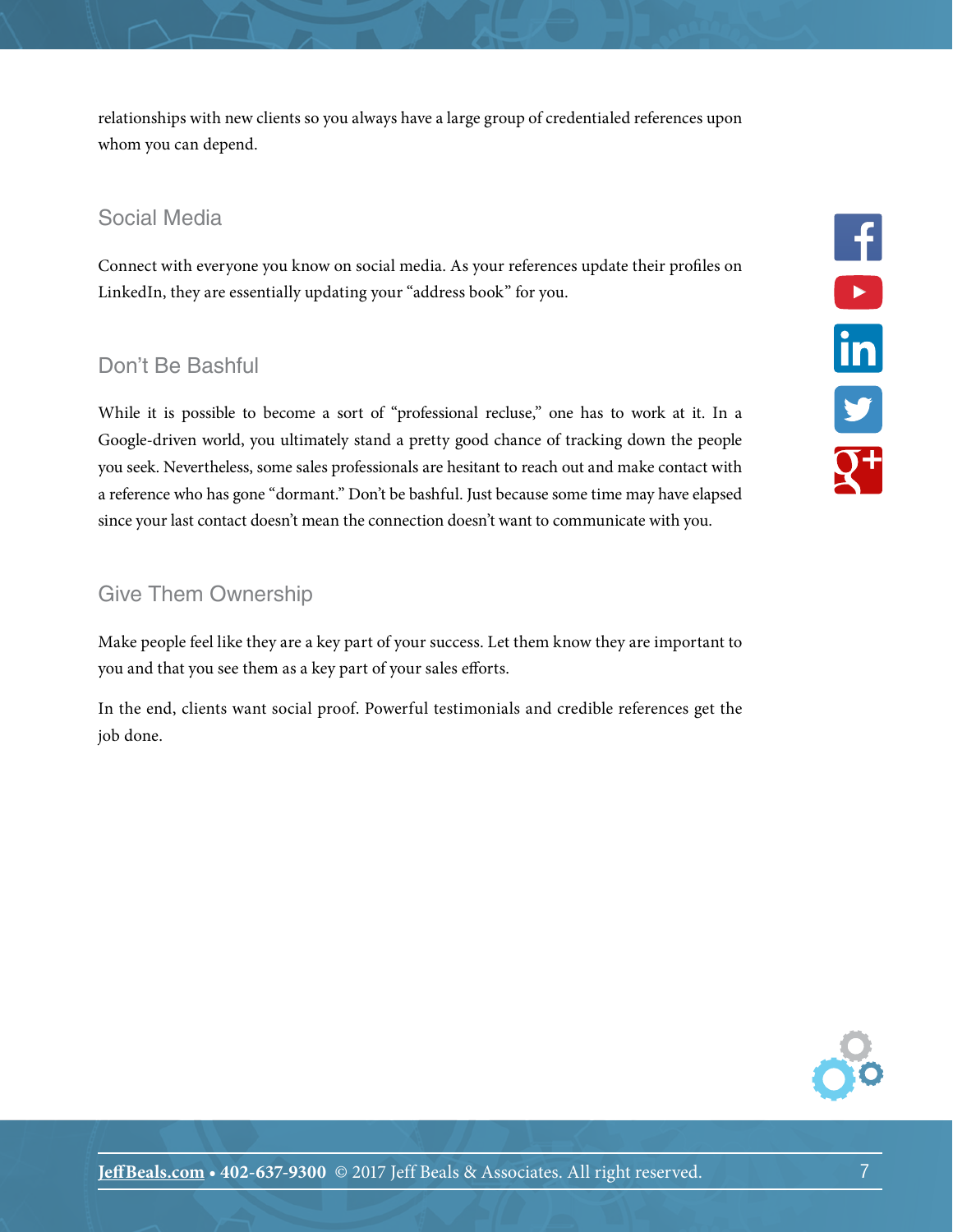In 2007, it took an average of 3.68 cold-call attempts to reach a prospect. Today it takes eight attempts. That's according to TeleNet and Ovation Sales Group. Some studies have indicated it requires 10 to 12 attempts to reach an executive-level decision maker.

No doubt about it, cold calling is getting less and less effective. Unless you have a referral or some other way to warm up a prospecting call, cold calling has now become an utter waste of time for most sales people.

Old-fashioned cold calling—the idea of picking up the phone and talking to a complete stranger who has no idea who you are—is incredibly inefficient. Fewer than five percent of cold calls lead to an appointment and a far smaller percentage lead to a sale.

Why is cold calling no longer effective?

For starters, clients are time-starved. They simply don't have the time to chat with salespeople on the phone, especially B2B clients. Additionally, it's hard to establish prospective client value on a cold call, which inevitably makes the experience feel "salesy" to the call recipient. That's ineffective because as the old saying goes: "People love to buy but they hate to be sold."

So, what is an enterprising sales professional to do? How can you access decision makers and generate more business?

Have a referral.

Hands down, the single most effective way to cut through the clutter and actually get a busy decision maker to talk with you is to use a referral. In an era when buyers are jealously protective of their time, a referral from a trusted source is your ticket to the show. The higher up a prospect is in a company, the more important referrals are.

Reaching busy decision makers is not the only reason you should ask past/current clients for referrals. By asking for business leads, you could find out about prospects who otherwise would remain hidden from your view. There are essentially thousands of prospective clients out there who you do not yet know and who have not heard of you. A referral is your ice breaker, a chance to know someone who could someday become one of your best clients.

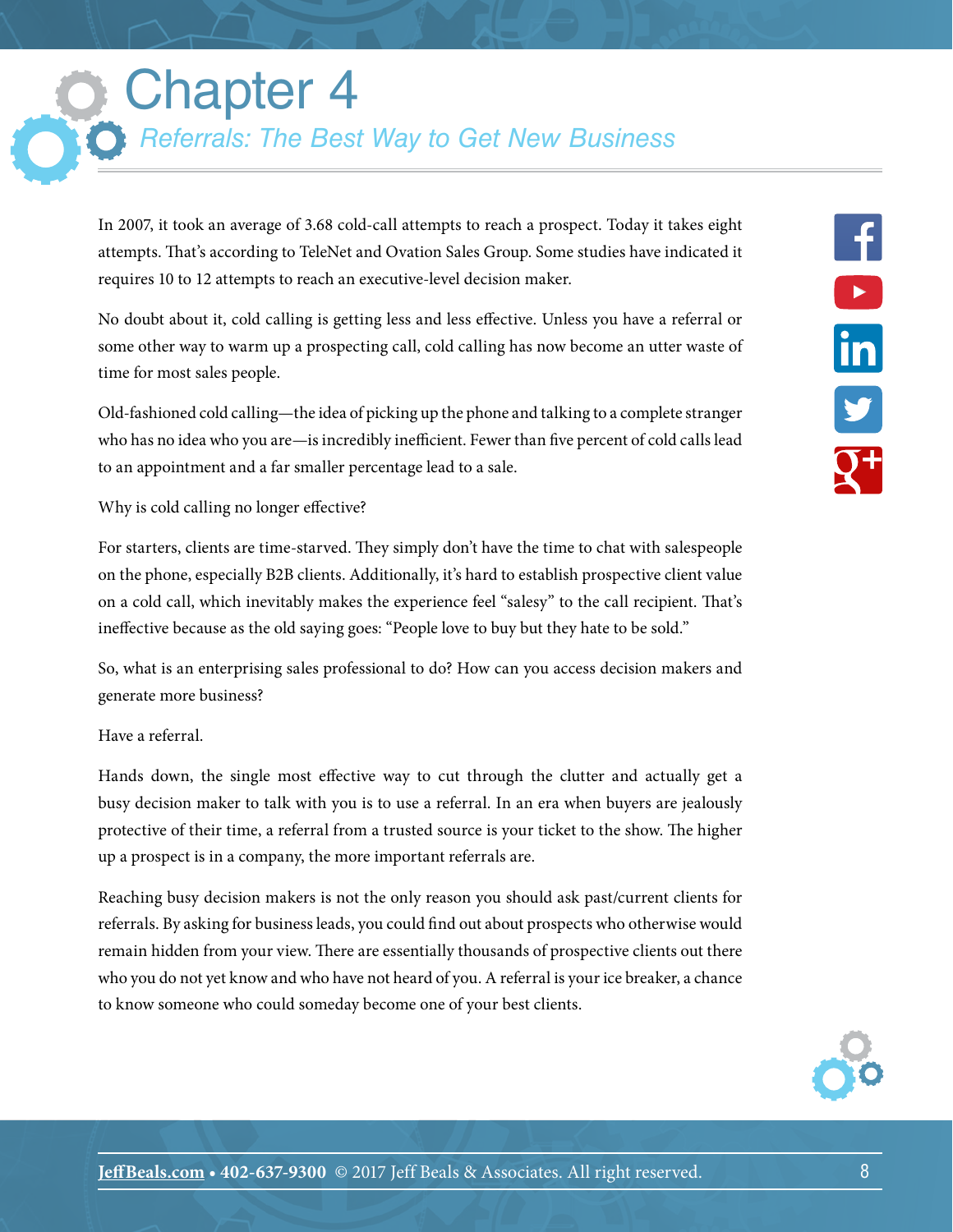Additionally, referrals can get prospects thinking about making a change even when the thought of changing hadn't previously entered their minds. For example, let's say there's a client who is marginally happy with their current vendor. They're happy enough that they don't feel compelled to look for other options but they're not so satisfied that they wouldn't consider an unexpected solicitation from someone who referred you. A referral could be just enough of a catalyst to make them consider a new provider.

Despite the power of referrals, some sales professionals are hesitant to ask their current and past clients. Perhaps they are worried the request will be an unwanted interruption in the client's busy day. Perhaps they're worried they didn't do a good enough job for the client. Perhaps they fear "going to the well one too many times"—they already took time from the client when doing the deal, so they feel guilty taking more of the client's time now.

If you have done a good job of serving the client while at the same time building trust, you should have no fear of asking for a referral. In fact, you could make the argument that the referral actually strengthens your relationship with them. In other words, it's flattering when a vendor wants you to make referrals on their behalf. It shows that you were an important and prestigious client. Asking for a referral puts you and the client on the "same team" and creates more of a friendship feeling between the two of you. Furthermore, saying nice things about you to others reinforces and reminds your client why you're so awesome.

Some clients might actually be a bit offended if you *don't* ask for a referral. I once had a client with whom I worked a long time and built a nice friendship. After a couple years, I finally asked for a referral and testimonial. Her response? "I was wondering why you never asked me for that!"

#### Who Should You Ask for Referrals?

- A person whose name, title and profile make you look impressive
- Someone who will say great things about you
- Someone who is very pleased with your product or service
- Someone with whom you have mutual trust

f

**D**<br>in<br>y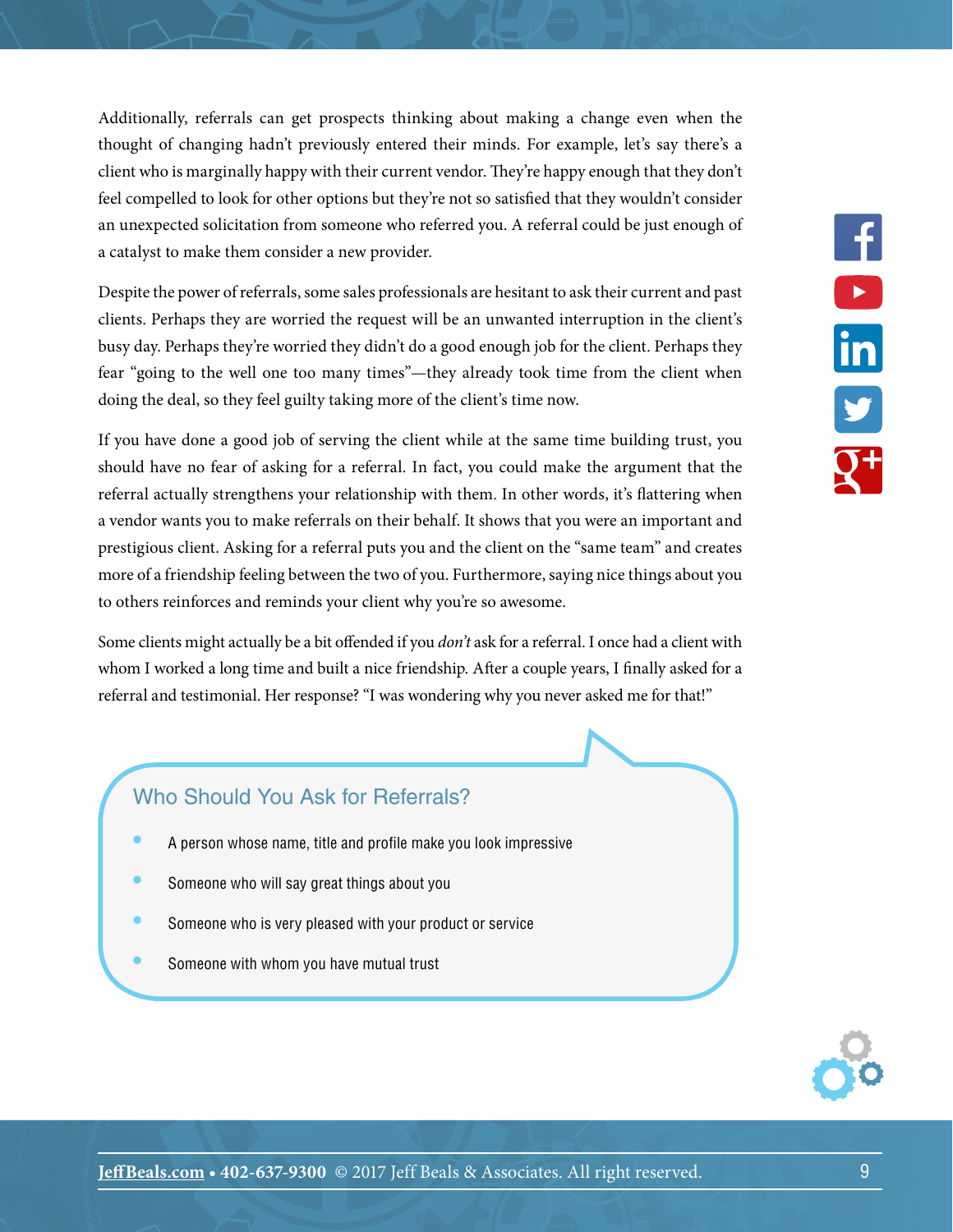## *When Should You Ask?*

There's no set time in the sales process when you are supposed to ask for a referral. That said, it's probably best right after you have done a great job and your client is basking in your good work. Some sales pros are hesitant to ask a client from long ago. Don't fret if time has gone by.

Simply call and say something reminded you of them and how much you enjoyed working with them. Then ask for a referral. For some past clients, you can use the anniversary of the sale as an excuse to call and ask for a referral.

#### *Managing the Referral Process*

If prospects agree to give you a referral, the best option is to have the referral giver connect the two of you directly. They could make a coffee or lunch appointment for the three of you or perhaps send an email introducing you ("There's someone you NEED to meet!"). If this isn't an option, perhaps the referral giver could arrange a three-way phone call.

The second-best option is for the referral giver to send an email or make a phone call letting the targeted person know you'll be calling and why they should talk to you.

If the referral giver isn't willing to do either of the first two options, you will initiate the contact with the targeted person mentioning the referral giver's name. Before making this call, make sure you have explicit permission to use the referral giver's name.

Before you talk to referred targets, learn all you can by asking the referral giver about them and by researching them online.

## *Follow Up*

Keep the referral giver informed throughout the sales process. It's simply a matter of courtesy and is especially important if the referral giver is due a commission or referral fee.

I once gave a referral to an affiliated office in a different city. The sales rep who received the referral was excited and thanked me profusely. I thought, "Well, I chose a great guy to do this deal!"

But that turned out to be the last time I heard from him.

Six months later, I ran into the client I had referred and he told me he ended up doing a deal in that city. I asked how the rep at my partner office did. My client's response was troubling: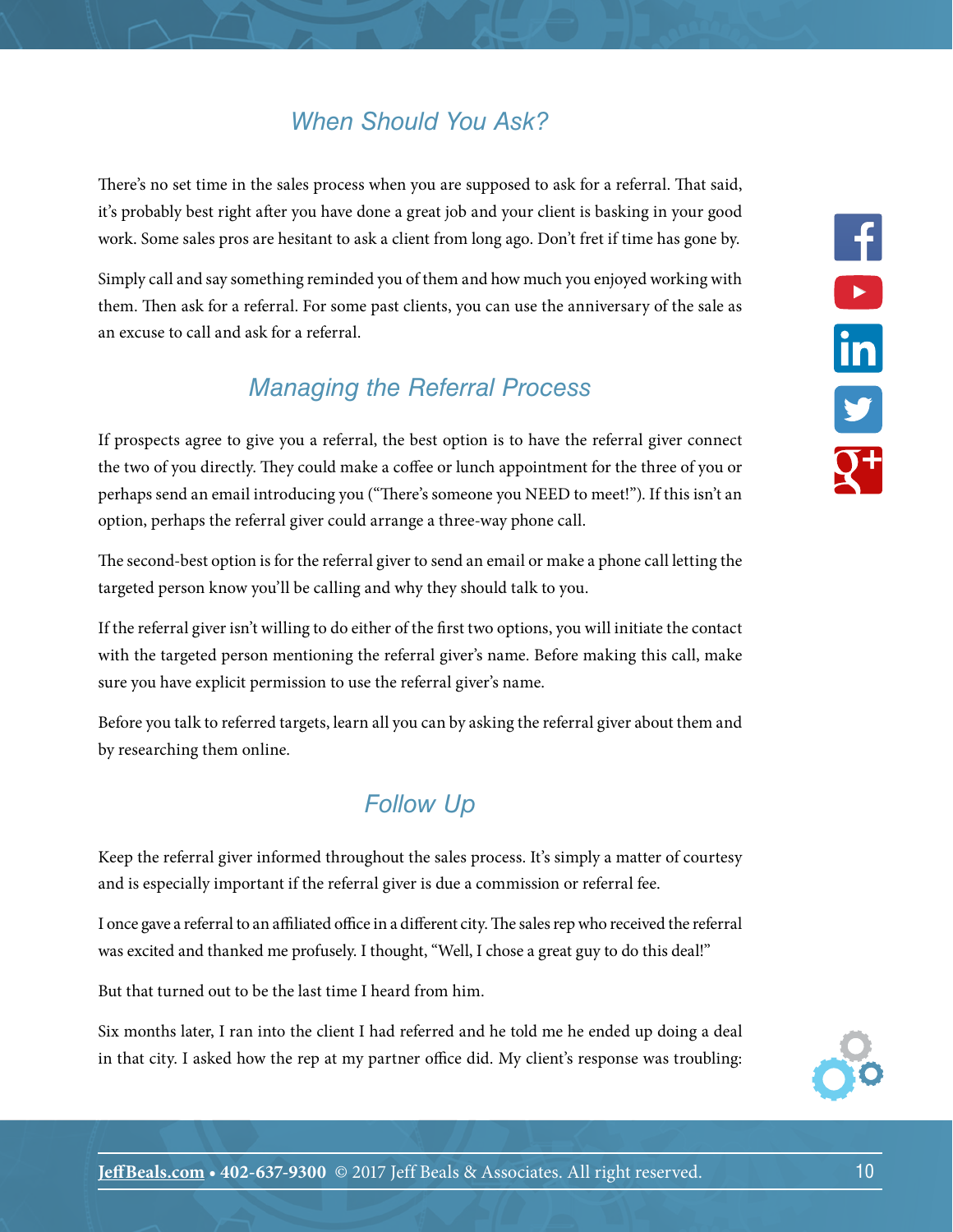"I actually never heard from him, so I used someone else." I was incensed. I called the sales rep and asked what the hell had happened. He stammered a bit and basically told me he let the client "slip through the cracks."

Needless to say, I'll never give that guy business again.

He should have given the client extra attention simply because it was a client referred by someone within his industry. He should have sent me a short email each month during the deal keeping me up-to-date or at least notifying me each time the deal passed a milestone. I entrusted him with one of my precious clients, and he let me down.

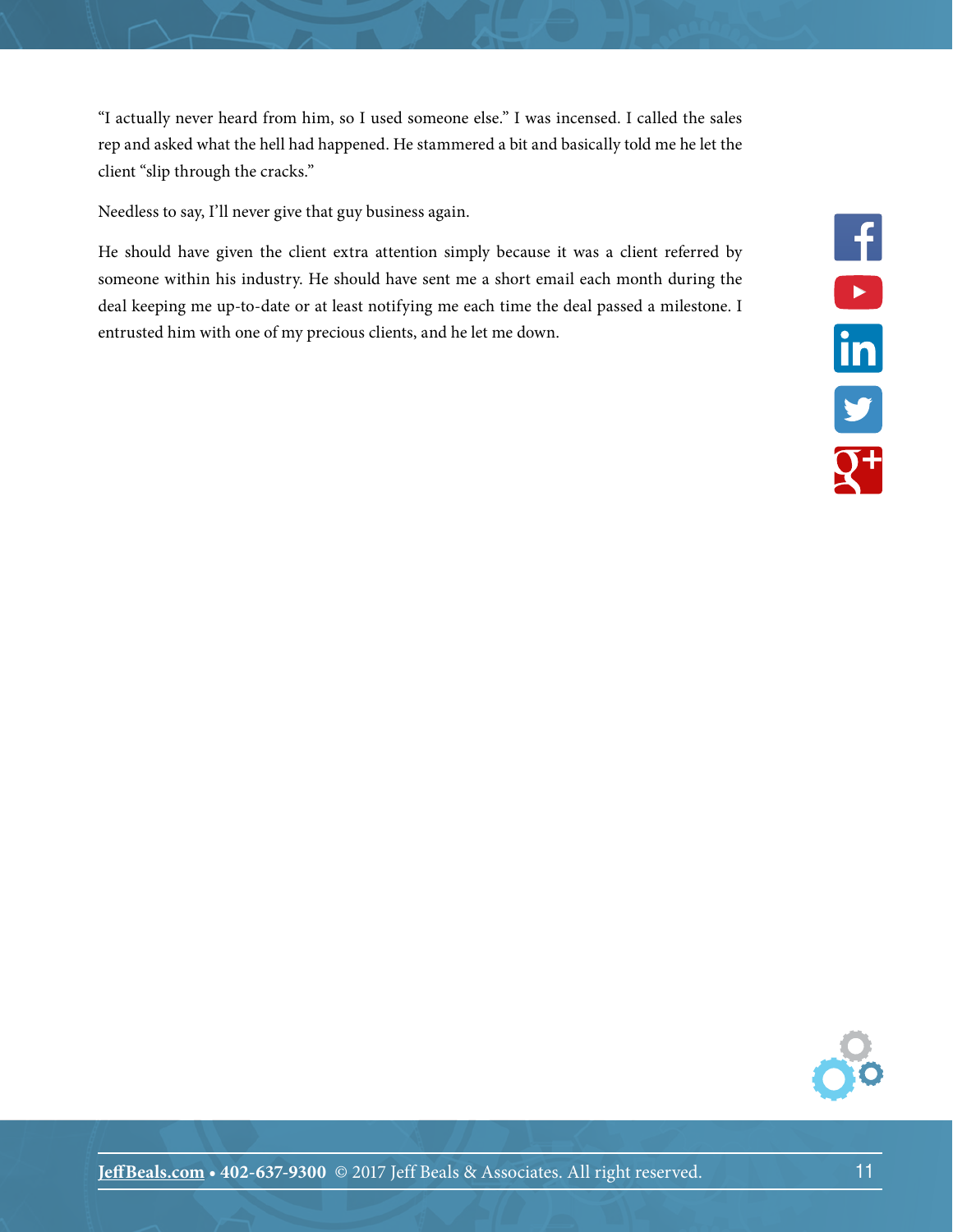## *Conclusion: A Sacred Trust* Chapter 5

Always be grateful for any referrals you receive. When clients allow you to use their names to seek business from their cherished contacts, they are putting their reputations on the line just to help you. That means you have an obligation to treat those referrals with the utmost care and respect. Caring for referrals is the closest thing to a sacred trust we have in the sales world, so take them seriously.

In the end, it takes time and effort to acquire testimonials and referrals, but the results are worth it. Social proof is now firmly engrained in the sales culture. If you're not embracing social proof in your selling efforts, you're sabotaging your success.